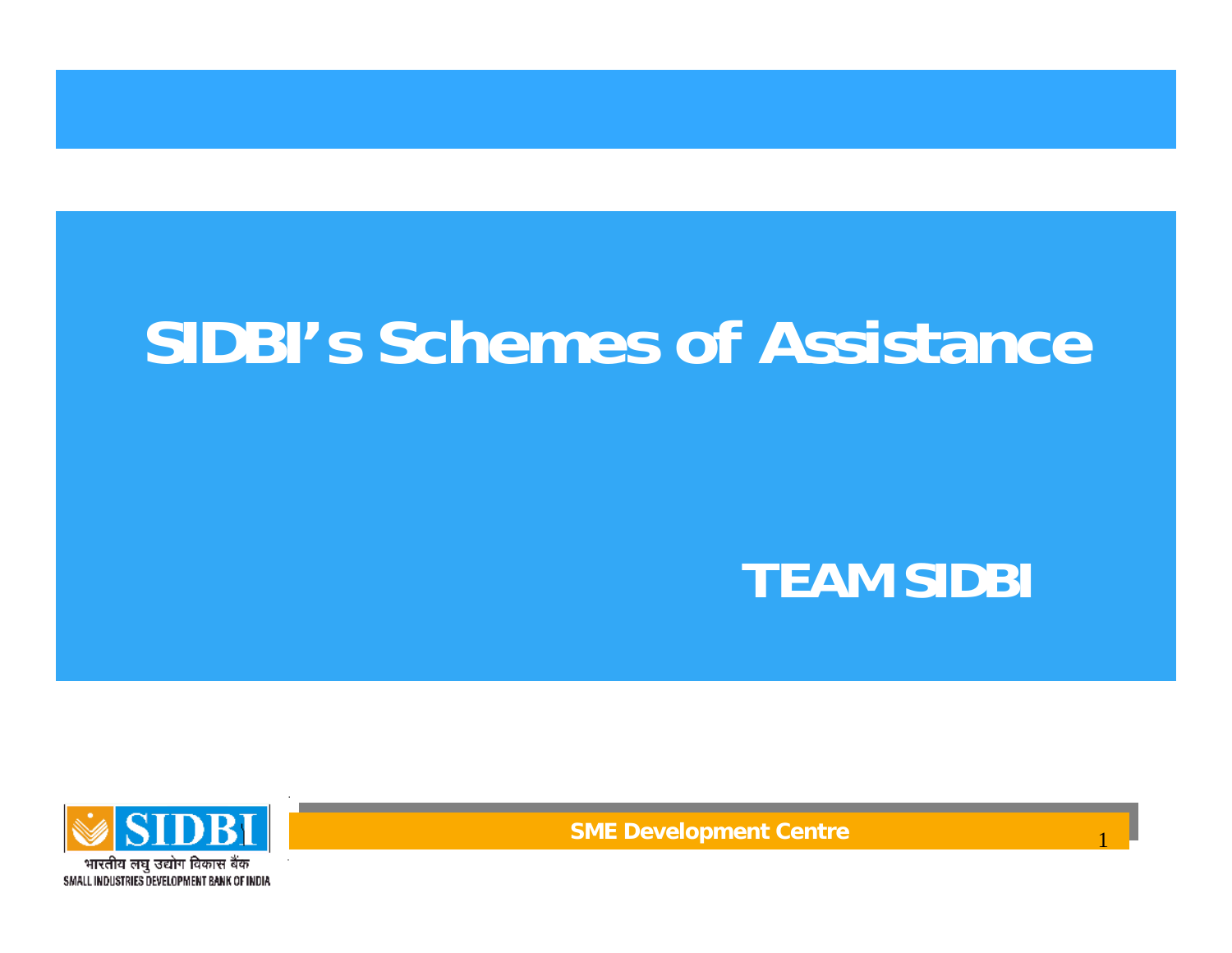### **SIDBI – A brief Profile**

#### • **Constitution**

- Set up in 1990 SIDBI Act
- Initially wholly owned subsidiary of IDBI
- Act amended in 2000 to broad based shareholding
- Shares held by 36 GoI owned/controlled Banks, Insurance Companies and FIs.

#### • **National Presence**

- 5 Zonal offices and 1 Regional office (North East)
- 103 Branches across all the states

#### • **Mandate**

– Promotion, financing and development of SSIs (now MSMEs) and to co-ordinate the functions of institutions serving the sector.

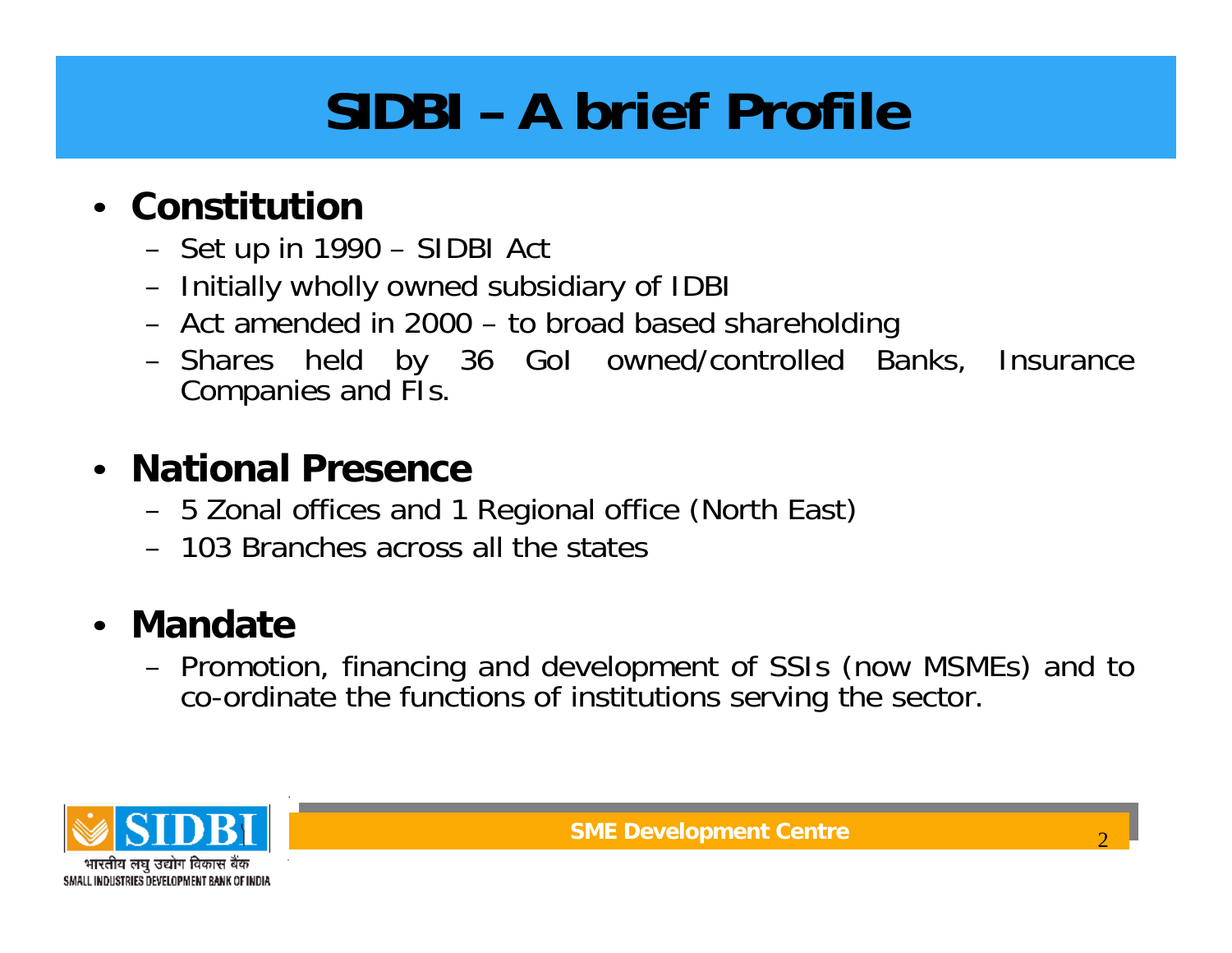### **MSME Definition**

### **AS PER MSMED ACT 2006 :**

| <b>Enterprises</b> | Manufacturing       | <b>Services</b>  |
|--------------------|---------------------|------------------|
|                    | (Investment in P&M) | (Investment in   |
|                    |                     | Equipment)       |
| Micro              | Rs.25 lakh          | Rs.10 lakh       |
| <b>Small</b>       | Upto Rs.500 lakh    | Upto Rs.200 lakh |
| Medium             | Upto Rs.1000 lakh   | Upto Rs.500 lakh |



**SME Development Centre SME Development Centre**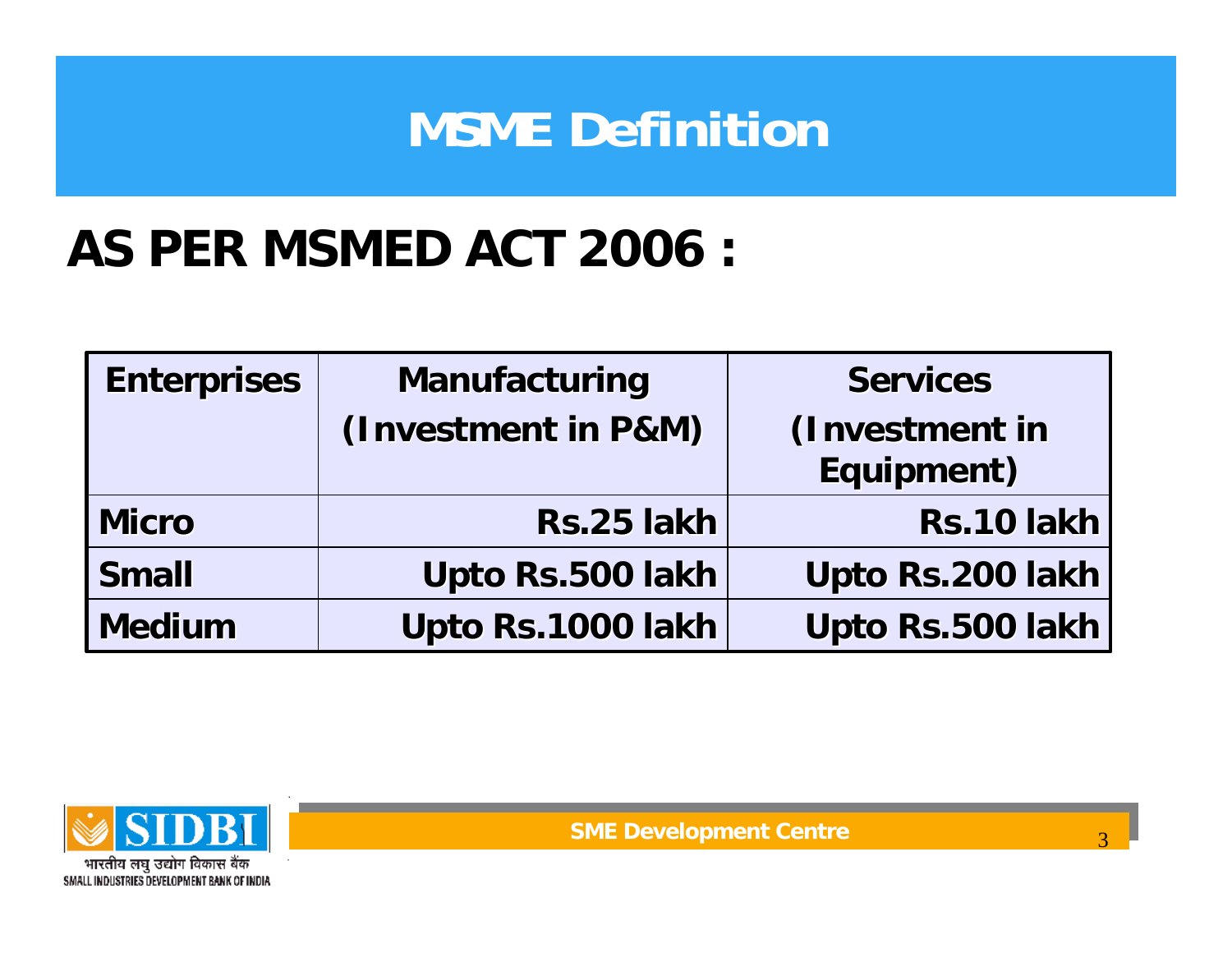### **SIDBI : Sphere of Activities**

- **Direct Finance**: Assistance to MSMEs, Service sector entities, Resource support to NBFCs / Other intermediaries, Infrastructure, etc.
- **Indirect Finance** : Refinance/STL to Banks, SFCs, etc.
- **Micro Credit** : Pioneers in micro credit movement in the country. Developed several leading MFIs. Assistance through MFIs
- **Promotion & Development** : Organises and supports initiatives for development of MSME sector (EDP, Skill up gradation, RIP, etc.).
- **Associate Institutions**: SVCL, SMERA, ISTSL, CGTMSE & ISARC.
- **Nodal Agency** : For GoI schemes like CLCSS, TUFS, TUFFPI and IDLSS.

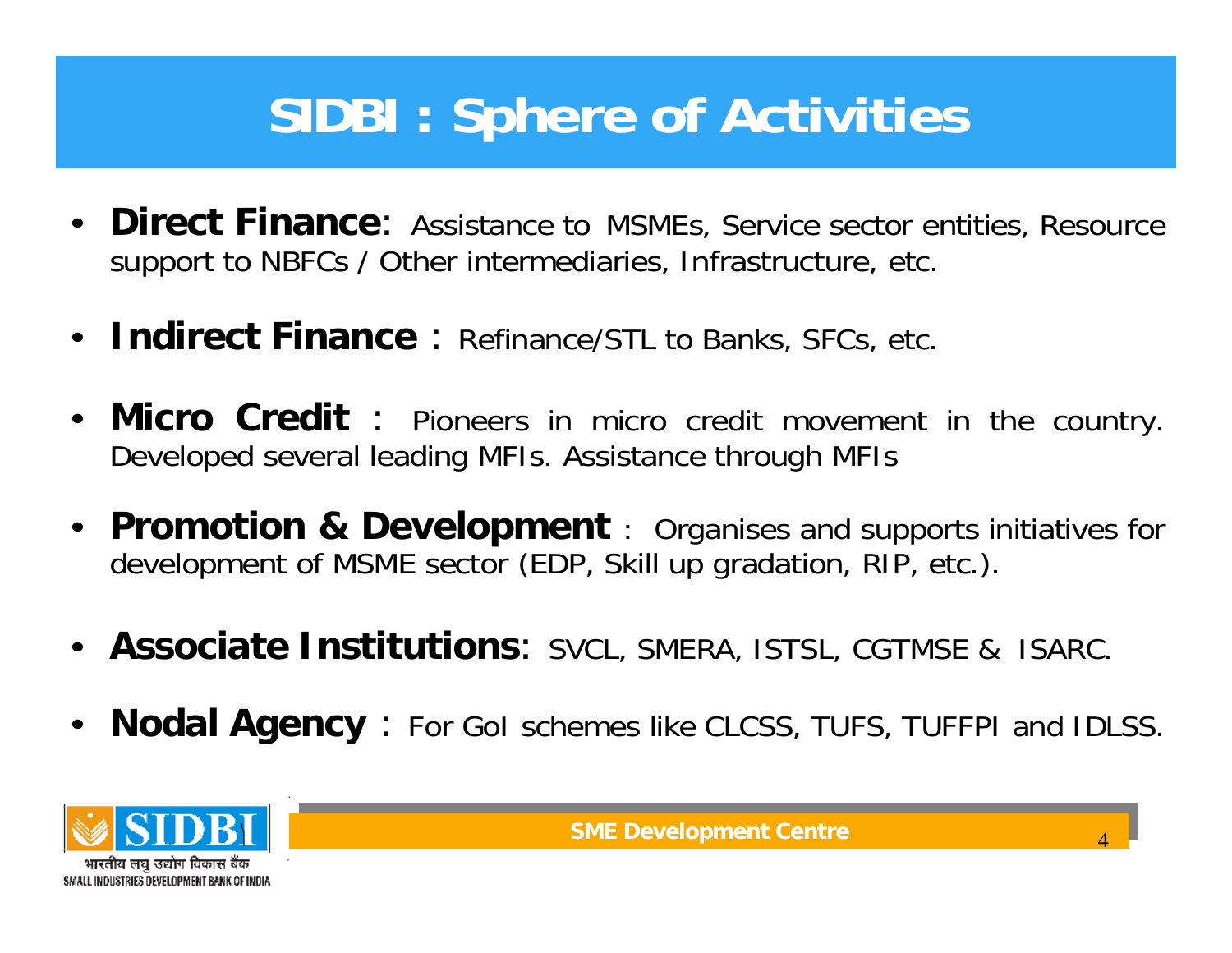### **Direct Credit Products**





**SME Development Centre SME Development Centre**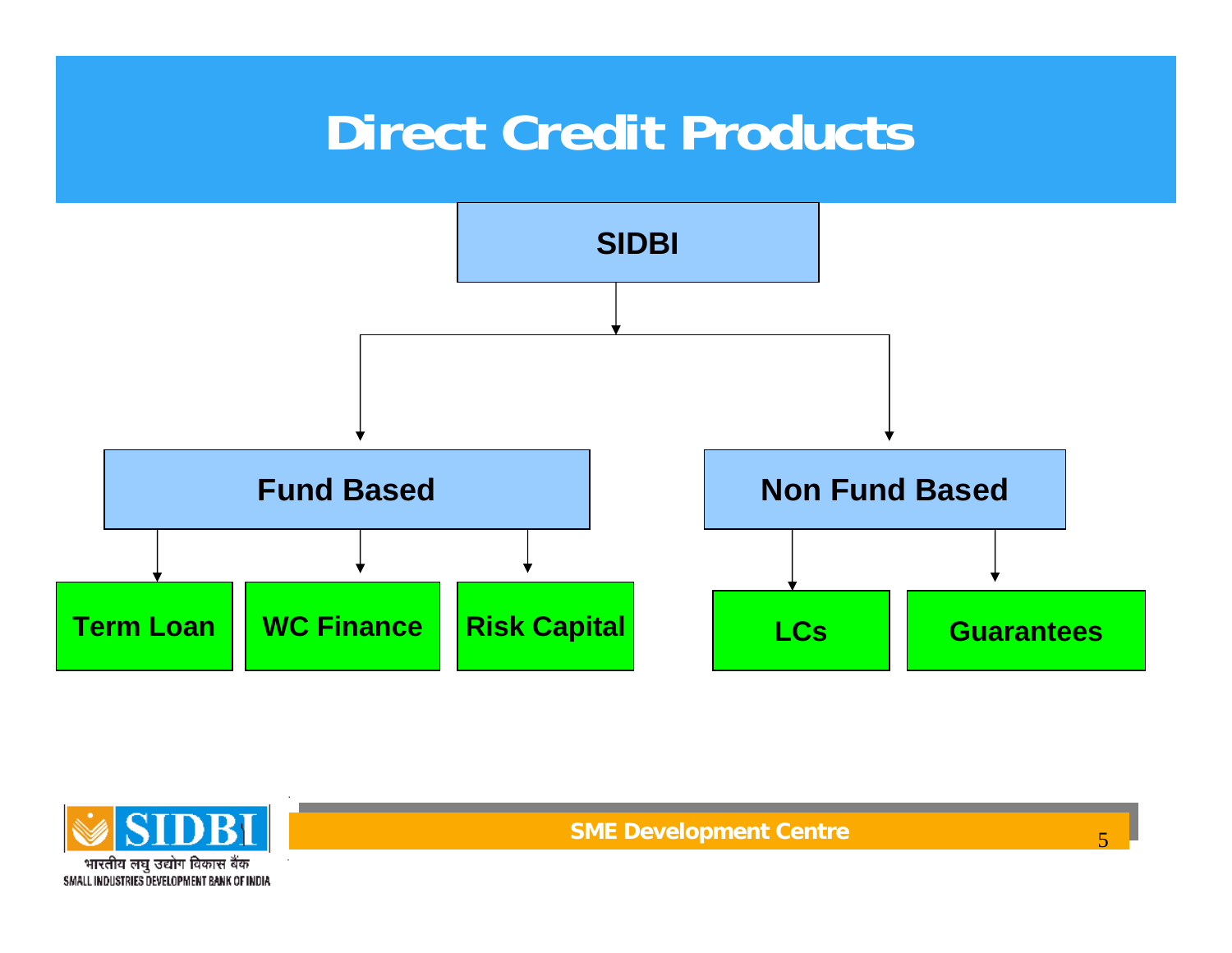### **Retail Credit Schemes – Fund based**

### **Schemes for Term Loan Assistance**

- Direct Credit Scheme; Micro Enterprises Loan scheme
- Govt. Sponsored Scheme CLCSS, TUFS,TUFFPI, etc.
- MSME Scheme for Energy Saving Projects

### • **Schemes for Working Capital Assistance**

- Working Capital
- MSME Receivable Finance Scheme (bills / invoice discounting)

# **Risk Capital Assistance** For growth oriented units with clear exit route

- Equity
- Quasi Equity

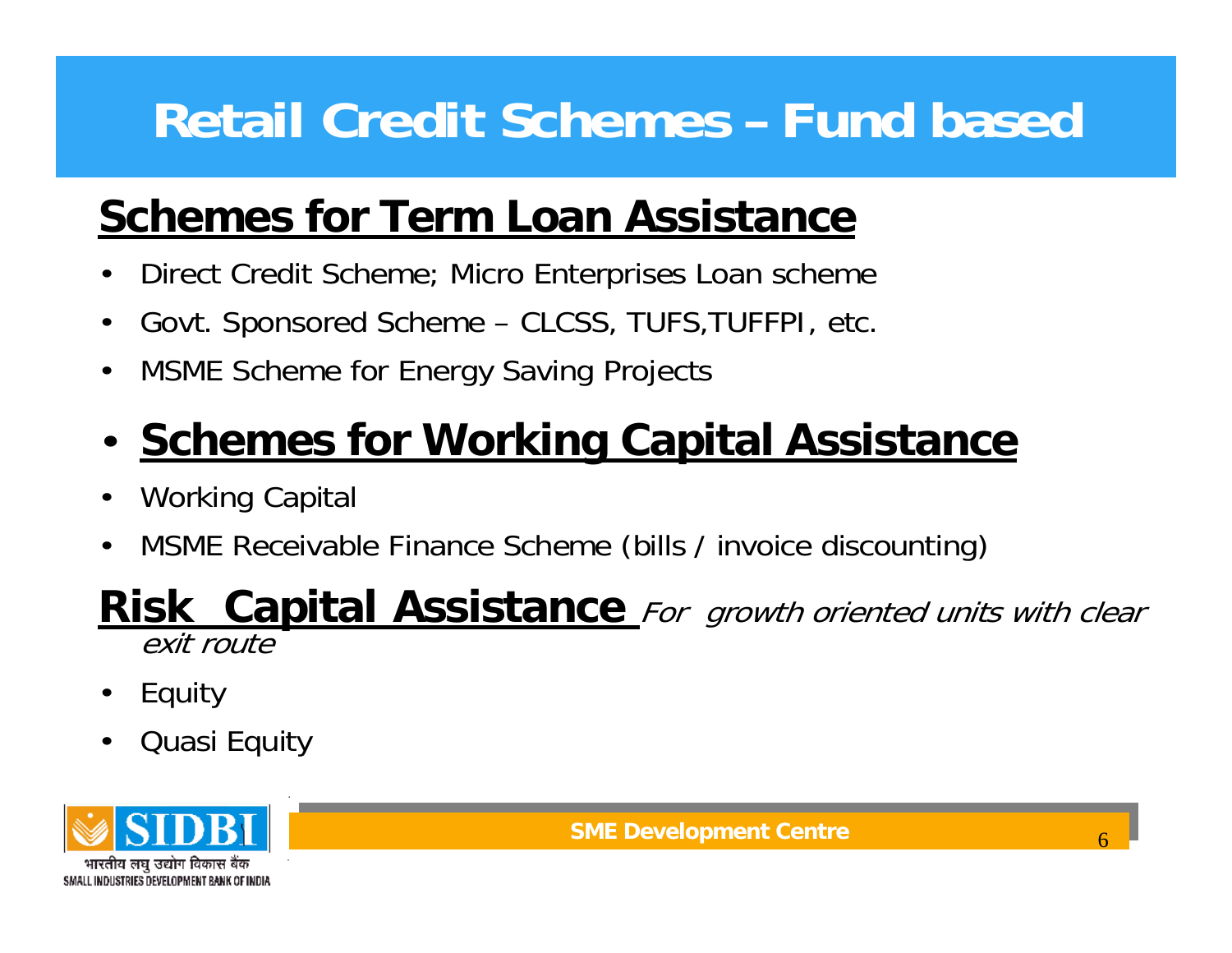### **Direct Credit Scheme**

| <b>Purpose</b>                 | New unit/ Expansion/ Modernisation/ Marketing/<br>R&D/Working Capital/ in manufacturing and services<br>segment |
|--------------------------------|-----------------------------------------------------------------------------------------------------------------|
| <b>Nature of</b><br>assistance | <b>Term Loan</b>                                                                                                |
| <b>Tenure</b>                  | Need based. Generally, not more than<br>8<br>years<br>including moratorium                                      |
| Interest rate                  | <b>Based on Risk Rating</b>                                                                                     |
| <b>Overall DER</b>             | Generally not more than 2:1                                                                                     |
| <b>DSCR</b>                    | Generally more than 1.5:1                                                                                       |
| <b>Asset</b><br>Coverage       | 1.3 for existing units and 1.4 for new units                                                                    |
|                                | <b>SME Development Centre</b>                                                                                   |

भारतीय लघ उद्योग विकास बैंक SMALL INDUSTRIES DEVELOPMENT BANK OF INDIA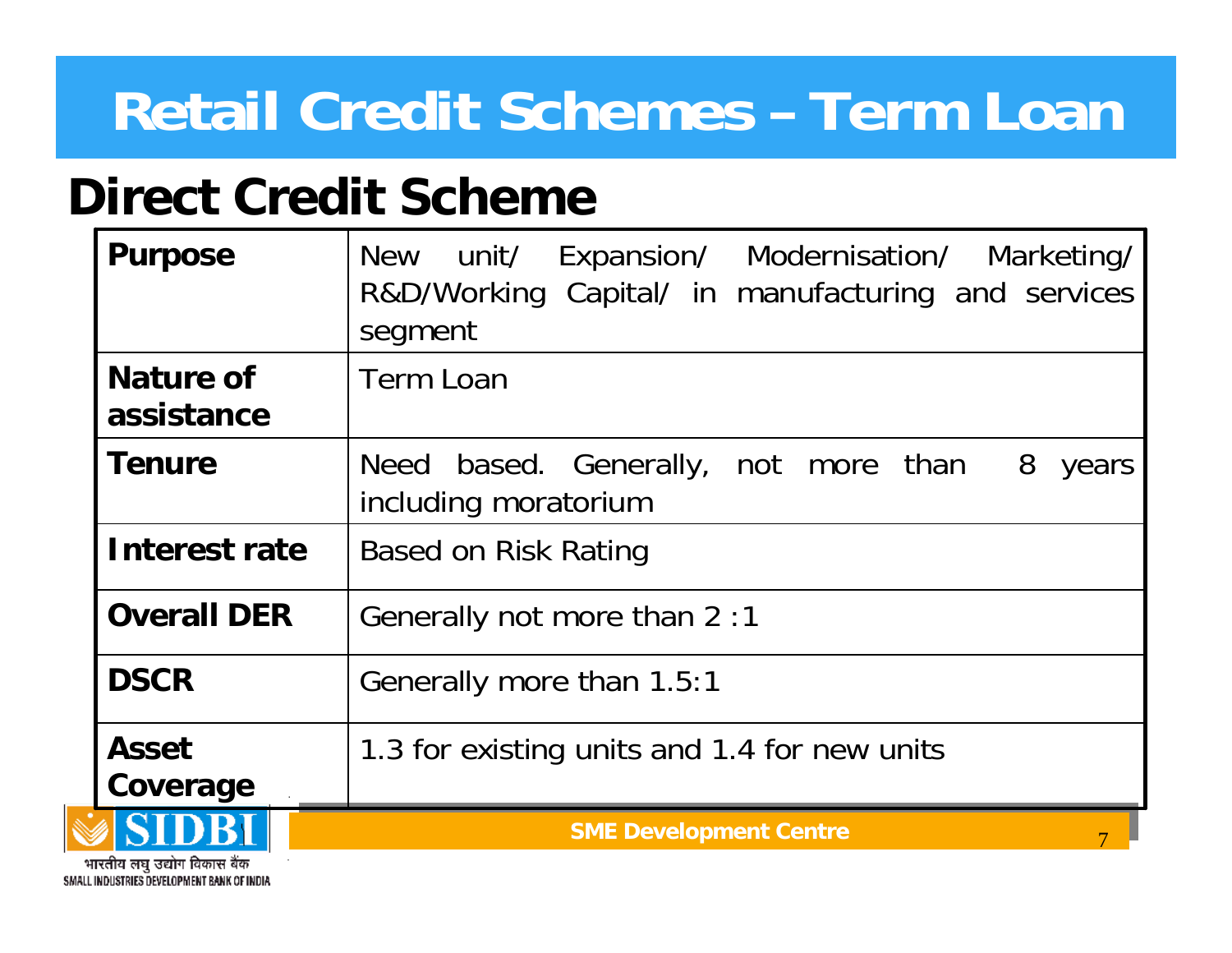### **Assistance under Govt. of India Schemes -**

#### ¾**Credit Linked Capital Subsidy Scheme (CLCSS):**

- To facilitate technology upgradation in SSIs.
- Capital subsidy for induction of proven technologies (new machines only) in 49 sectors**.**
- Subsidy will be limited to 15% of the purchase price of P & M with a ceiling of Rs.15 lakh per unit.
- The Scheme is operational till XIth Plan (March 2012)

#### ¾ **Food processing Technology Upgradation Fund Scheme (FPTUFS):**

- For modernisation/technology upgradation of food processing capcbilities.
- Provides 25% of the cost of Plant & Machinery and technical civil works in general areas.
- Ceiling of Rs. 50 lakh in general areas.
- 50% of subsidy to be released after utilisation of 50% of the loan and promoters contribution and remaining after full utilisation of the loan and promoters contribution.

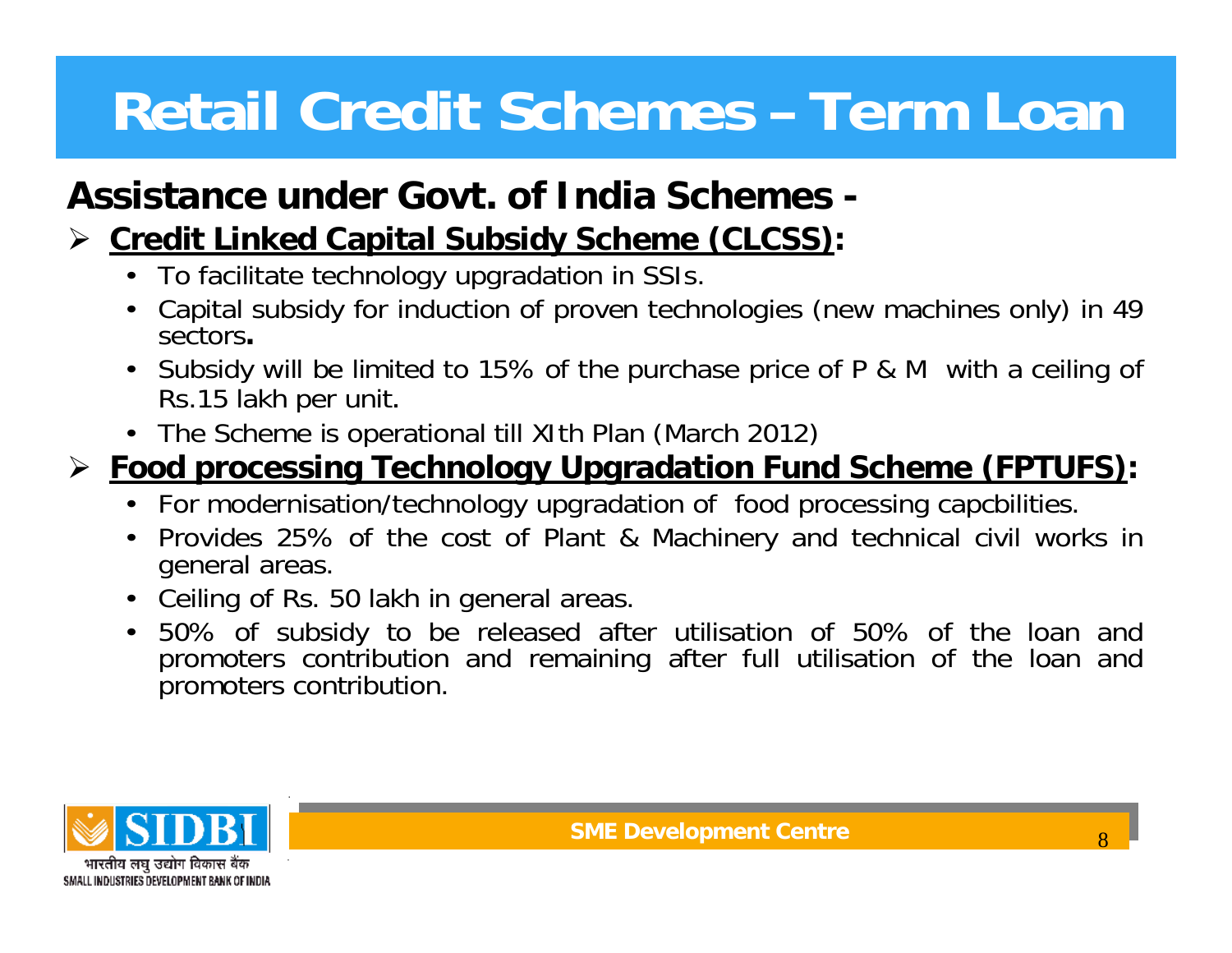#### **Assistance for cleaner Production options in MSMEs**

| Parameter            | <b>Norm</b>                                                                                   |
|----------------------|-----------------------------------------------------------------------------------------------|
| Purpose              | Investment in cleaner production options by way<br>of equipments / production processes.      |
| Minimum Assistance   | Rs.10 lakh                                                                                    |
| <b>Overall DER</b>   | Maximum $2.5:1$                                                                               |
| Interest Rate        | Fixed : 9.5-10% p.a.<br>Floating: PLR -1.25 to PLR -0.25% (present PLR 11%)                   |
| Asset coverage       | Minimum 1.4 for new unit and 1.3 for existing unit                                            |
| Repayment period     | Need based. Normally, should not exceed 7 years.                                              |
| Eligible investments | List of equipments / technologies / processes is<br>available on SIDBI website : www.sidbi.in |
| Any other incentive  | CLCSS or any other Government Scheme benefit<br>shall be available, if eligible.              |
|                      | <b>SME Development Centre</b><br>$\overline{Q}$                                               |

ोय लघ उद्योग विकास बैंक SMALL INDUSTRIES DEVELOPMENT BANK OF INDIA.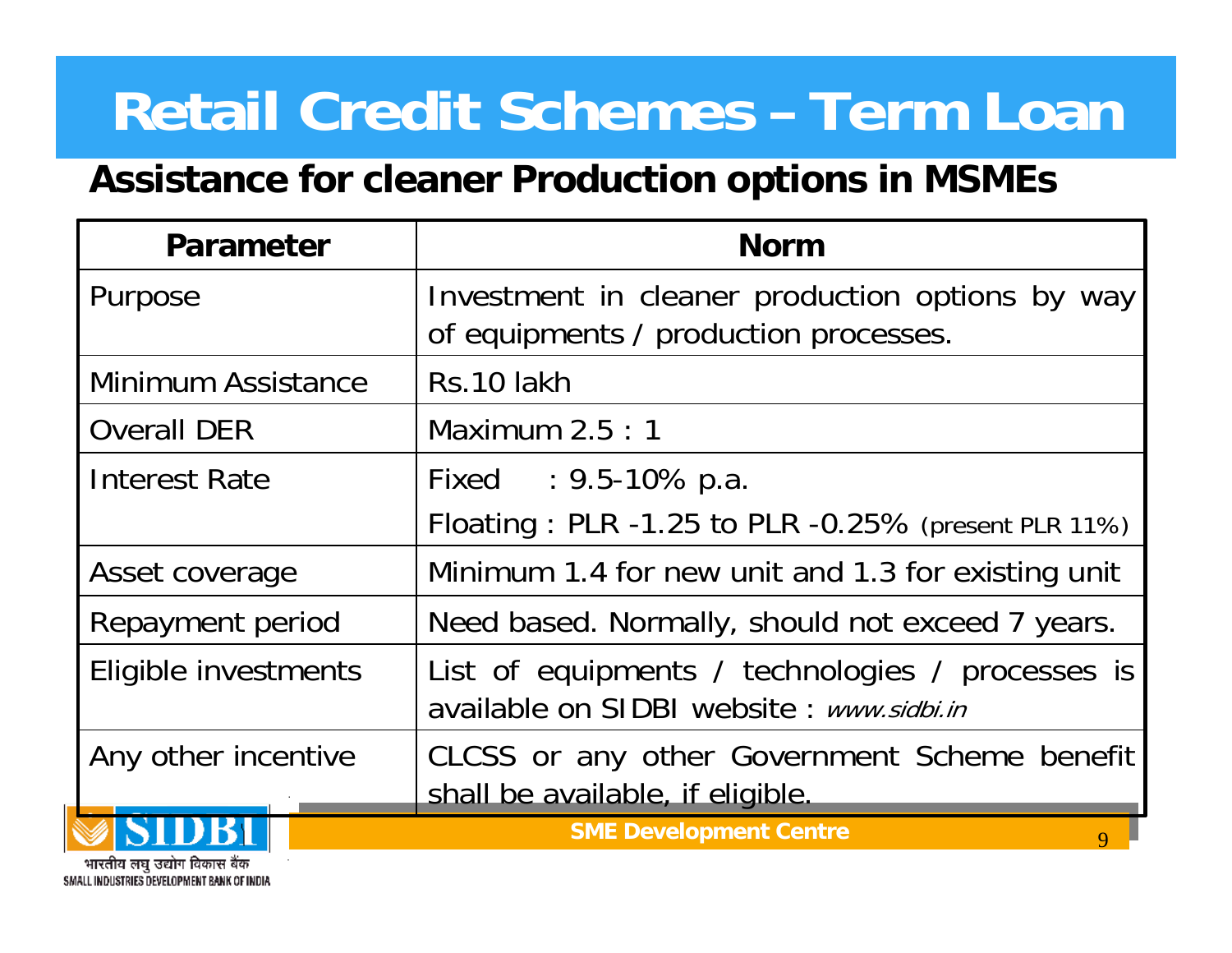#### **CGTMSE Cover :**

| <b>Parameter</b>                  | <b>Norm</b>                                                                                                                                      |
|-----------------------------------|--------------------------------------------------------------------------------------------------------------------------------------------------|
| <b>Purpose</b>                    | Facilitate credit delivery to SSIs which cannot<br>provide collateral security by providing guarantee<br>cover to eligible banks / institutions. |
| <b>Guarantee Cover</b>            | Credit facility upto Rs. 100 lakh.                                                                                                               |
| One Time<br><b>Guarantee Fees</b> | 1.50% of the credit limit sanctioned                                                                                                             |
|                                   | <b>Annual Service Fees</b>   0.75% of the credit facility guaranteed.                                                                            |
| Other terms                       | As that of the lending institution.                                                                                                              |

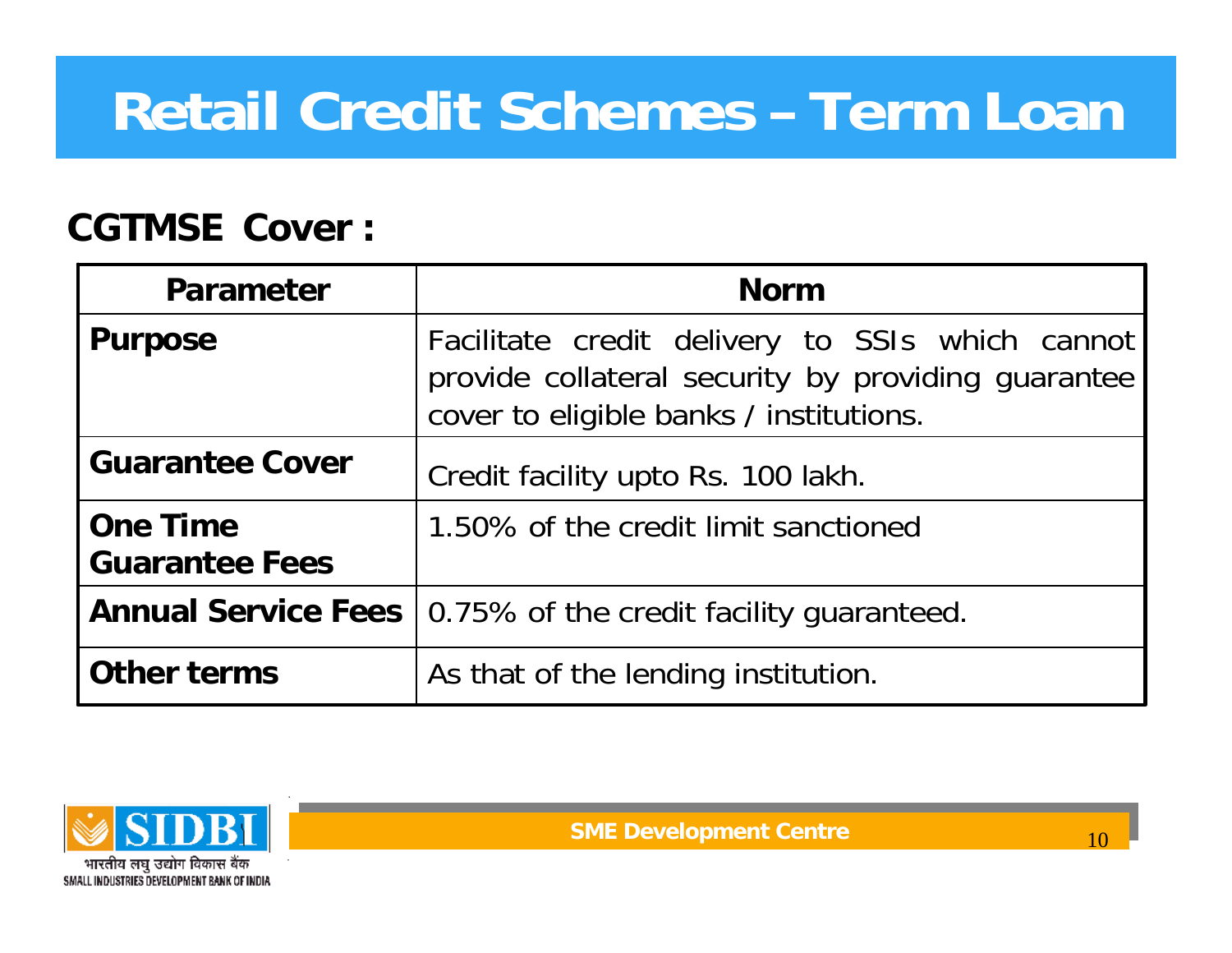# Working Capital Scheme

• SIDBI has arrangement with **IDBI Bank** for providing working capital facilities to SIDBI customers on IDBI Bank's banking platform.

| <b>Purpose</b>         | To provide working capital facility to existing / new<br>customers of SIDBI who avails term loan for capital<br>expenditure. |
|------------------------|------------------------------------------------------------------------------------------------------------------------------|
| <b>Max. Assistance</b> | Initial limit shall not be more than Rs.5 crore.                                                                             |
| <b>Tenure</b>          | Limit is sanctioned for one year which may be renewed<br>annually.                                                           |
| Interest rate          | <b>Based on Risk Rating</b>                                                                                                  |
| <b>Financial norms</b> | Current Ratio: 1.33<br>TOL/TNW : 4:1                                                                                         |
|                        | Min interest coverage : 1.5                                                                                                  |
| <b>Asset Coverage</b>  | 1.3 for existing units and 1.4 for new units                                                                                 |

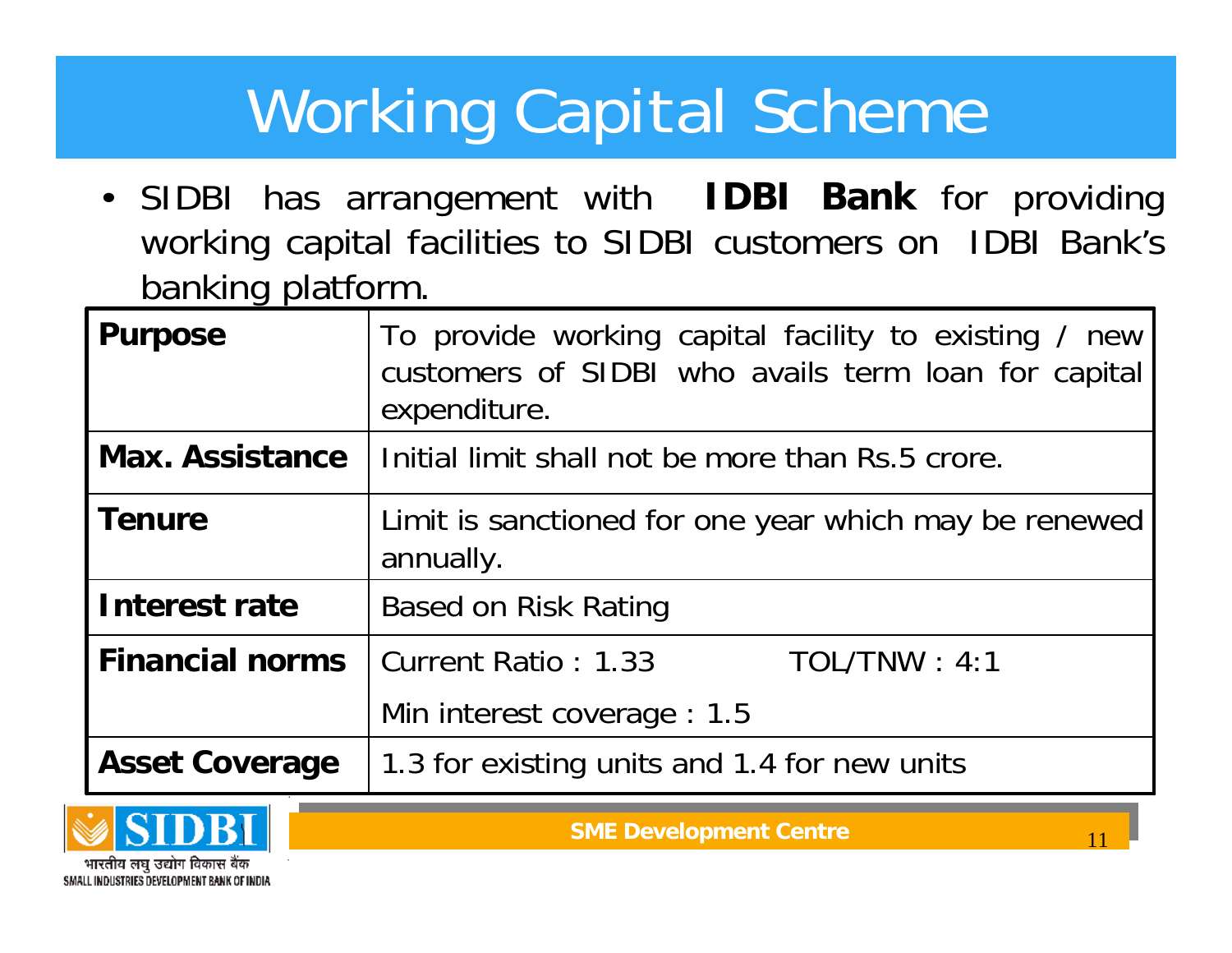### **MSME Receivable Finance Scheme**

| <b>Purpose</b>                  | To provide finance to MSME vendors / service<br>providers in respect of their sales / services,<br>against bills of exchange / invoices arising out of<br>such sales |  |
|---------------------------------|----------------------------------------------------------------------------------------------------------------------------------------------------------------------|--|
| <b>Eligible MSME</b><br>vendors | Service<br>providers/<br>Manufacturing units/<br>Transporters/ IT vendors                                                                                            |  |
| Form of                         | Discounting of Bills of Exchange / invoices accepted                                                                                                                 |  |
| assistance                      | by purchasers                                                                                                                                                        |  |
| Advantage to                    | Immediate payment against receivables. Improves                                                                                                                      |  |
| seller                          | cash flow cycle;                                                                                                                                                     |  |
| <b>Eligible</b>                 | <b>Turnover</b> : Minimum Rs 30 crore relaxable upto                                                                                                                 |  |
| purchasers                      | Rs. 20 crore or                                                                                                                                                      |  |
|                                 | <b>Networth</b> : Rs 6 crore relaxable upto Rs. 4 crore                                                                                                              |  |

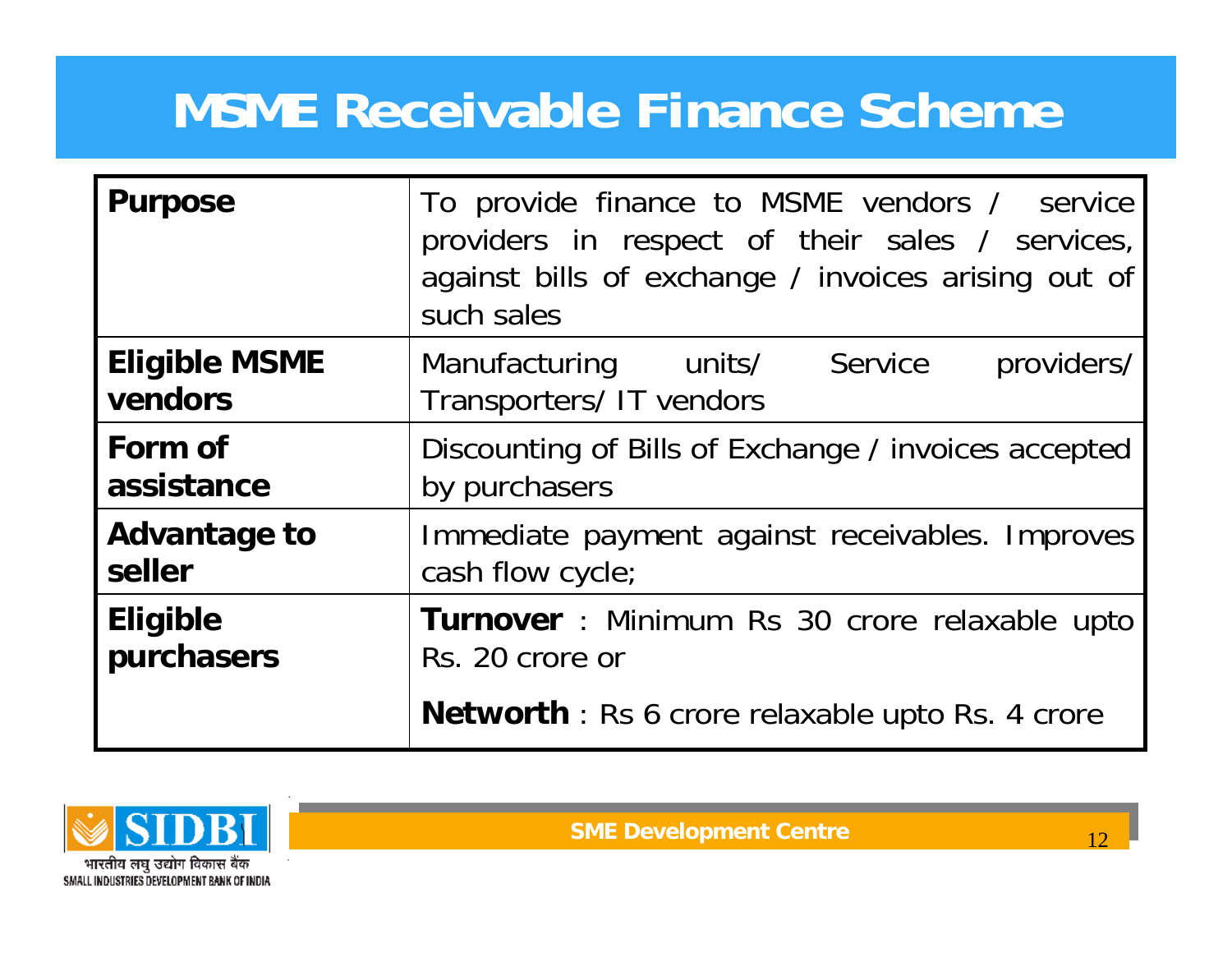# Risk Capital

- **Objective** : To provide risk capital to well performing MSME units having high potential for growth.
- **Instruments**: Mezzanine/quasi equity type of instruments.
- **Assistance :** Need based.

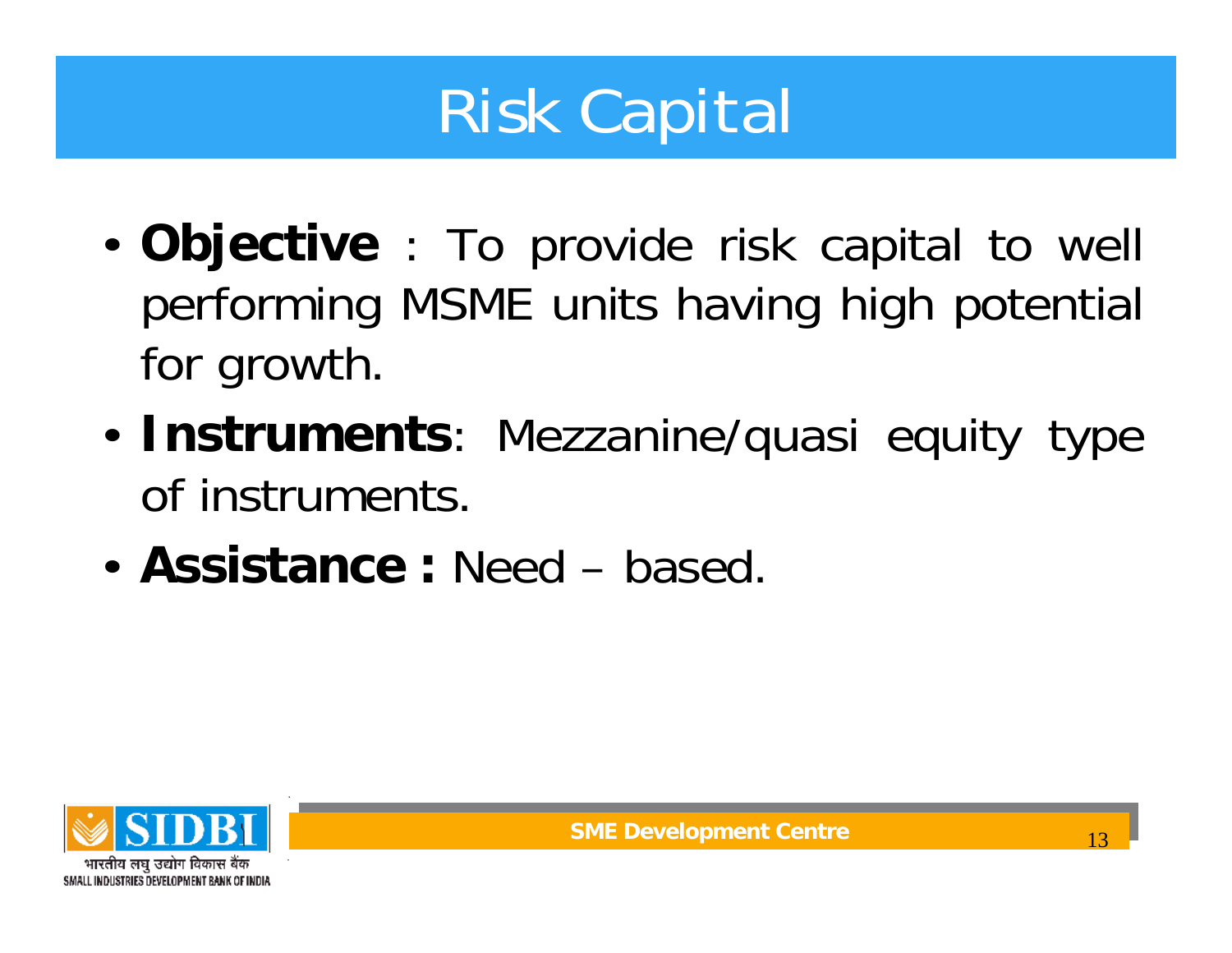### **NON FUND BASED - Guarantee Scheme**

| Parameter                             | <b>Norm</b>                                                                               |
|---------------------------------------|-------------------------------------------------------------------------------------------|
| <b>Purpose</b>                        | To issue guarantee on behalf of Bank's customer<br>for its normal trade / business.       |
| <b>Types</b>                          | Financial, deferred and performance guarantee                                             |
| <b>Eligibility</b>                    | Existing well performing MSE customers of SIDBI<br>New customers with fund based facility |
| <b>Guarantee</b><br><b>Commission</b> | Financial Guarantee : 1.5 to 3 % p.a.<br>Performance Guarantee : 1 to 2 % p.a.            |
| <b>Margin</b>                         | Normally 25% of guarantee amount                                                          |
| <b>Asset coverage</b>                 | Minimum 1.4 for new unit and 1.3 for existing unit                                        |
| <b>Tenure of</b><br><b>Guarantee</b>  | Guarantees would be issued for a definite period,<br>normally not running beyond a year.  |

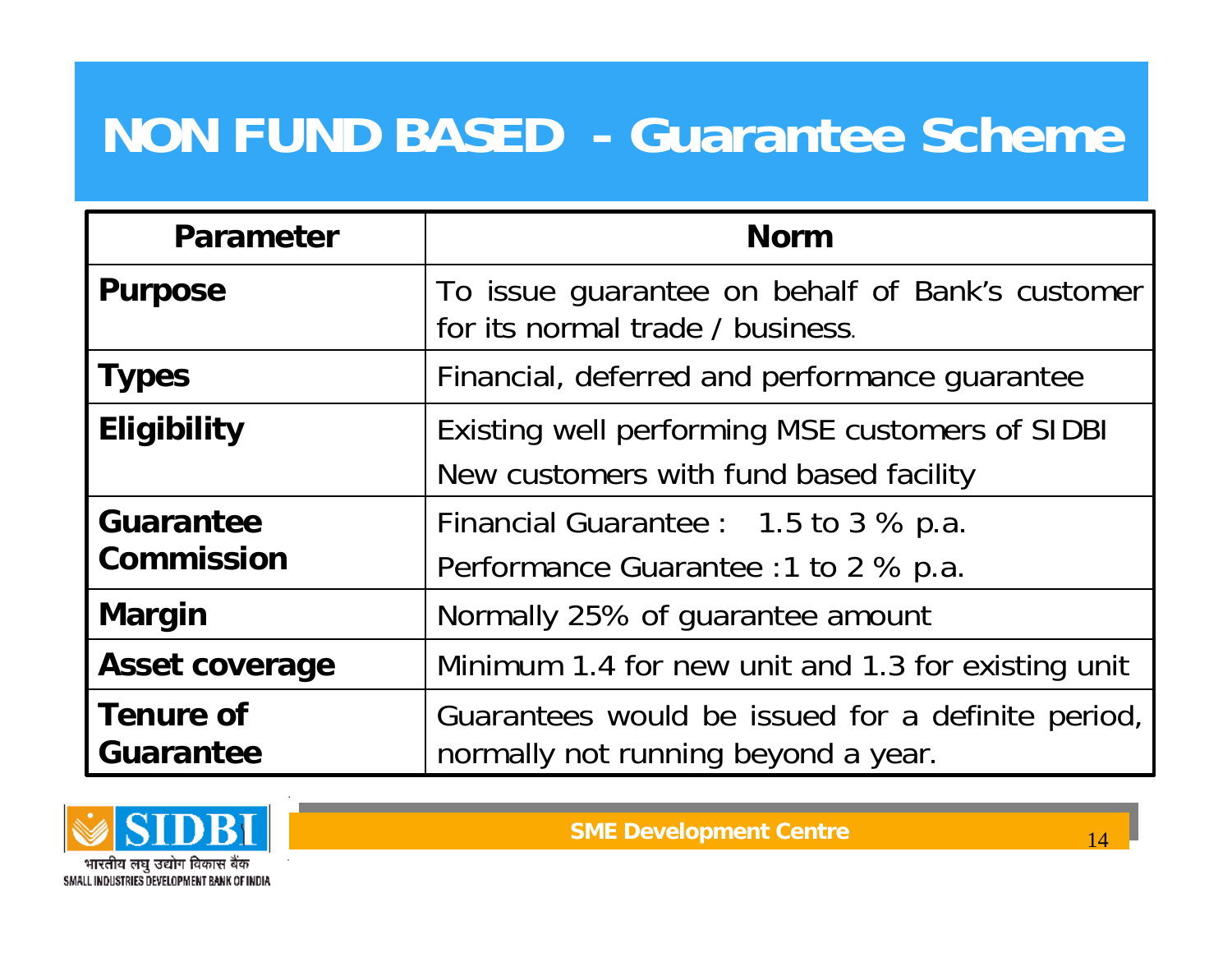### **NON FUND BASED - LC Scheme**

| Parameter                | <b>Norm</b>                                                                                                                                                                  |
|--------------------------|------------------------------------------------------------------------------------------------------------------------------------------------------------------------------|
| <b>Purpose</b>           | To issue Letter of Credit (foreign / inland) for purchase of<br>machinery / equipment and raw material generally against<br>sanctioned Term Loan / Working Capital facility. |
| <b>Eligibility</b>       | Existing well performing MSE customers of SIDBI<br>New customers with fund based facility                                                                                    |
| <b>Usance</b><br>charges | 0.20 - 0.30% of LC value for usance period.                                                                                                                                  |
| <b>Margin</b>            | No margin is required against sanctioned loan.                                                                                                                               |
| <b>Security</b>          | No separate security is required if facility is against<br>sanctioned fund based facility.                                                                                   |

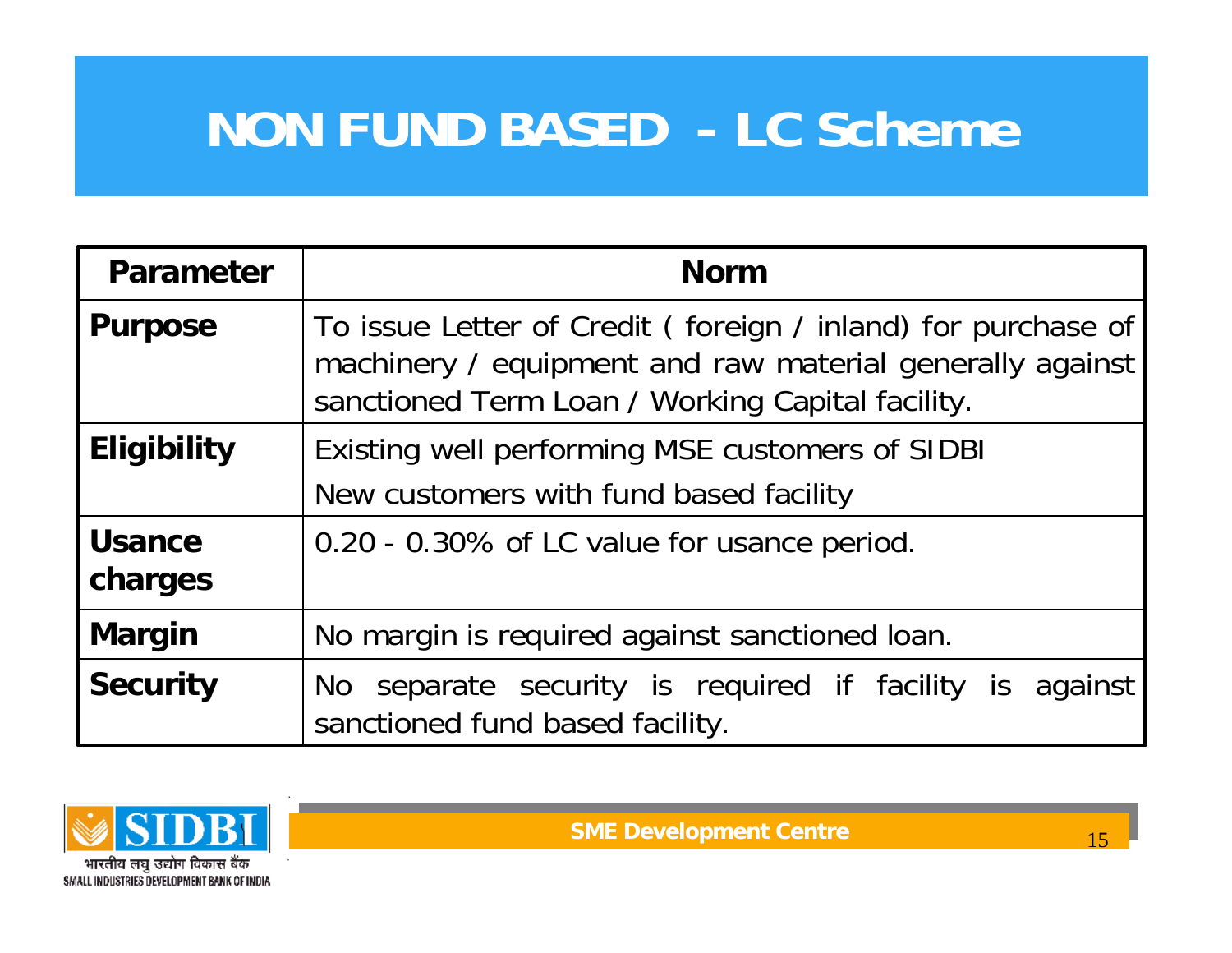### **SIDBI : USP for MSMEs**

- **Competitive rate of Interest :** Market maker for SME segment.
- **Flexible approach** for key aspects like security, financial parameters, based on unit standing.
- **Simple business processes :** Credit Appraisal & Rating Technique (CART). SIDBI appraisal techniques recognised across the banking sector.
- **Quick decision making** : Effective integration of technology.
- **Qualified & professional** manpower.
- **Tailor made and customised** products services.
- **Quick disbursement of GoI grants / subsidies**.
- 11 branches in Maharashtra (4 in Mumbai : Nariman Point, BKC, Andheri & Thane)